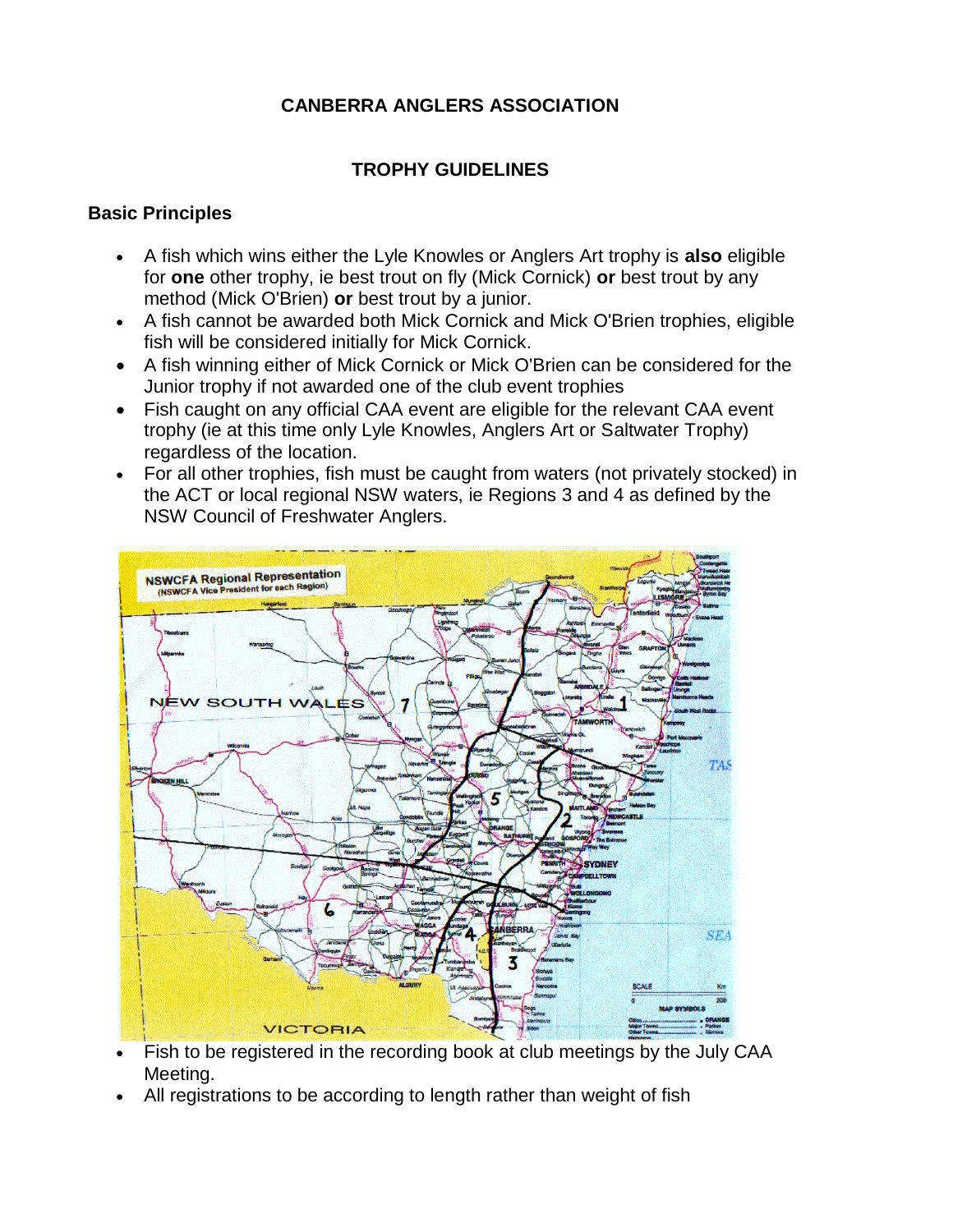#### **The Process**

The identification of trophy winners is straightforward except for the trout trophies due to the complexity of criteria. A "worked example" of the trout process is available.

## **Trophies**

**Lyle Knowles** - longest (nose to tail) individual trout on fly at a defined club event



**Anglers Art** - best trout on a club event (other than Lyle Knowles), any method

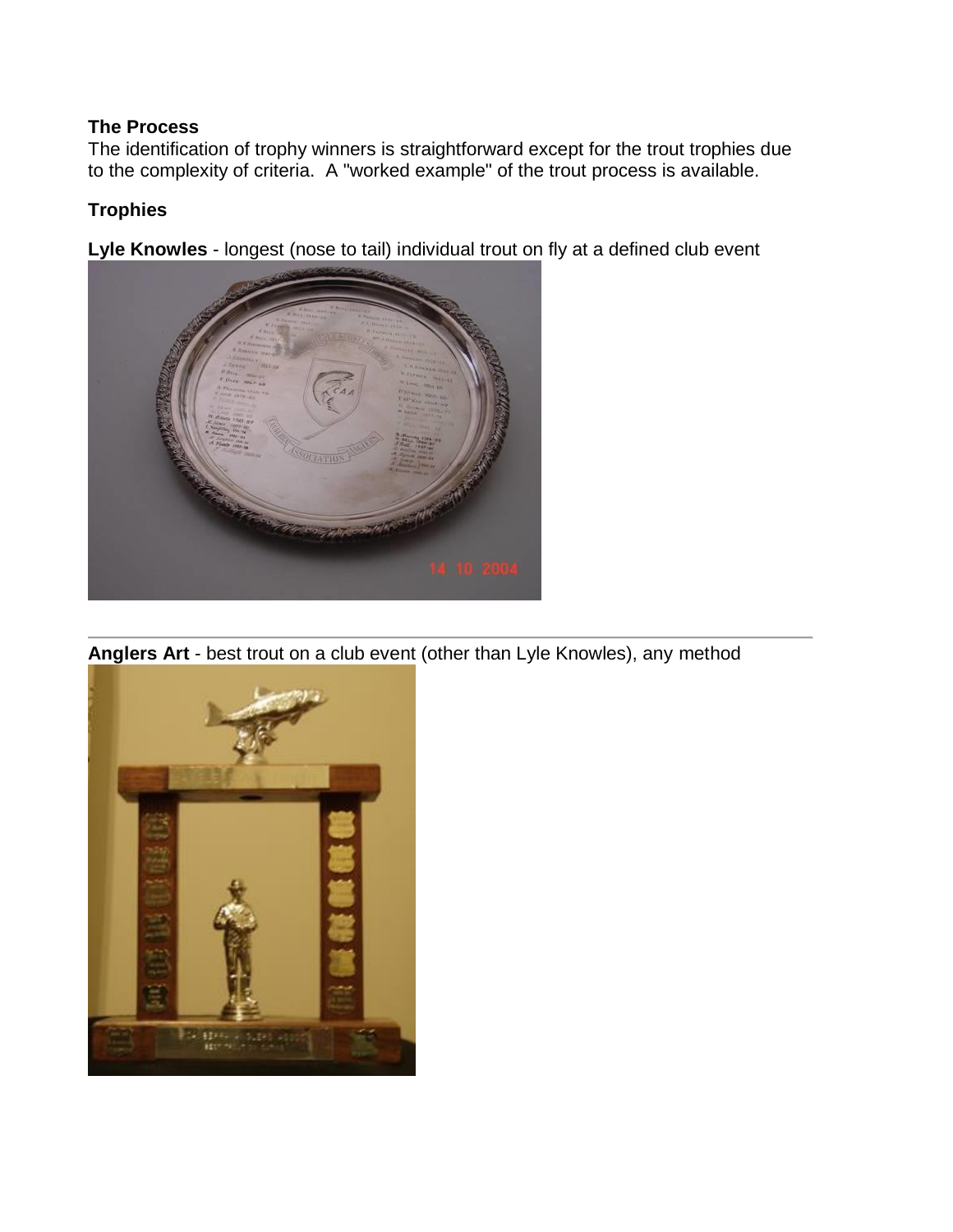

**Mick Cornick** - best trout on fly during season, streams

**Mick O'Brien** - best trout, any method, year to July meeting

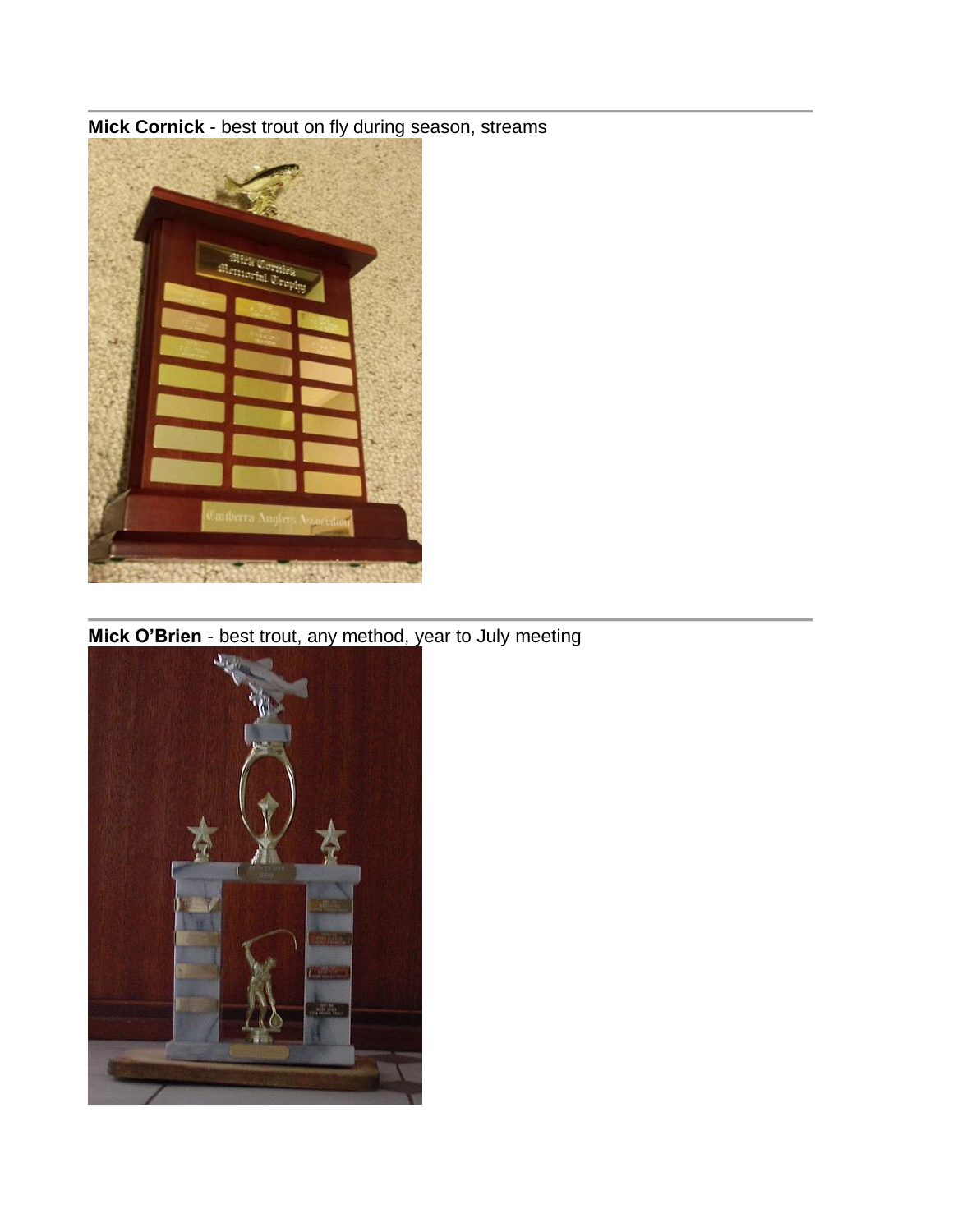**Best Trout by Junior** - any method, year to July meeting



**Keith Shields** - best native fish, year to July meeting. Due to our three main target species having substantially different sizes, 2016 AGM endorsed the adoption of an 'objective measure' by which the native fish will be judged. You can try it for yourself [here.](file:///C:/Users/blairfam/Documents/canberra-anglers_asn_au/club_process/rate_my_catch.htm)

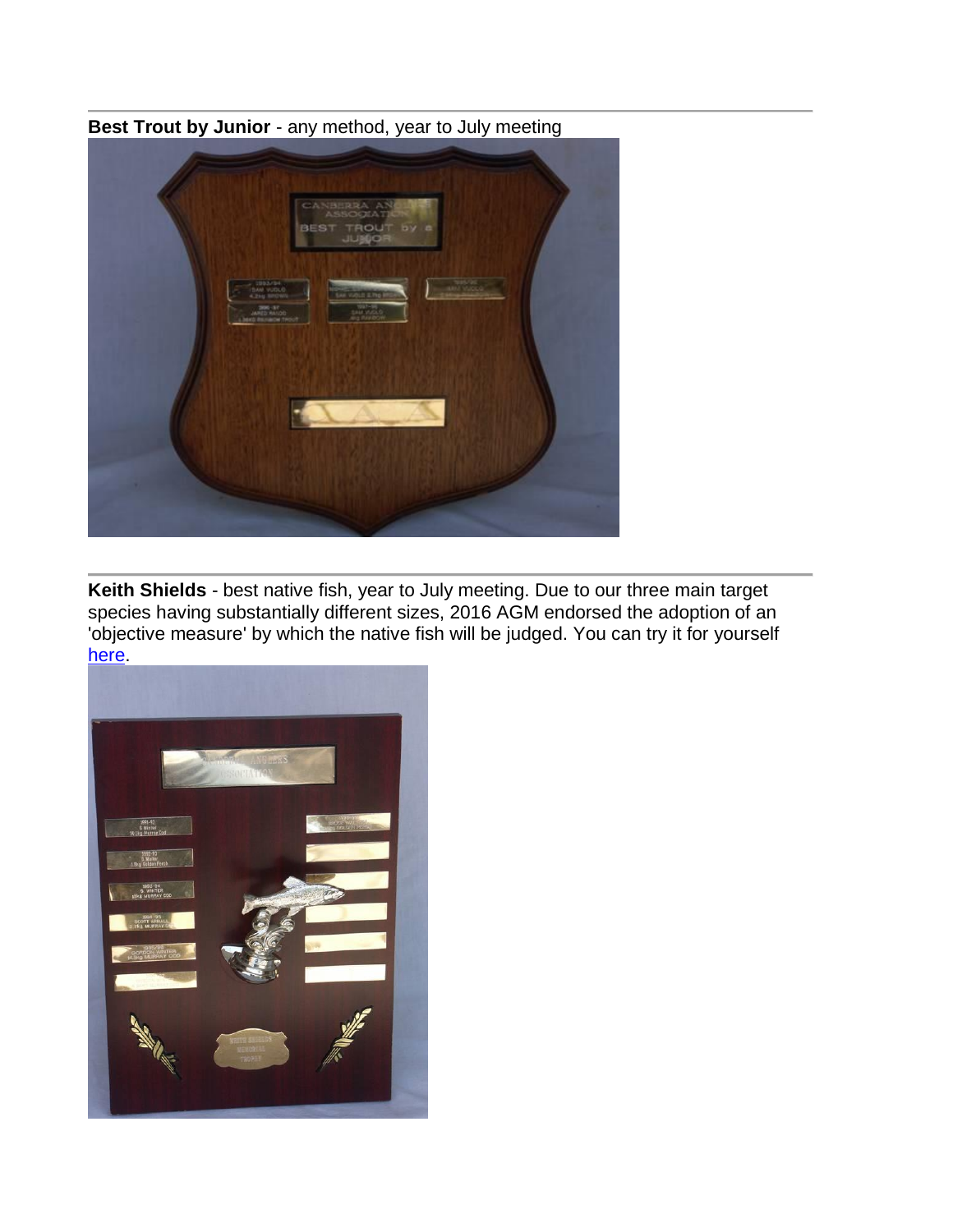

**Carp Challenge** - best carp from local waters, year to July meeting

**Salt Water** - best fish on a nominated club event, members taking part in the event to agree on which is the best fish, ie where different species mean that length is not a reliable indicator

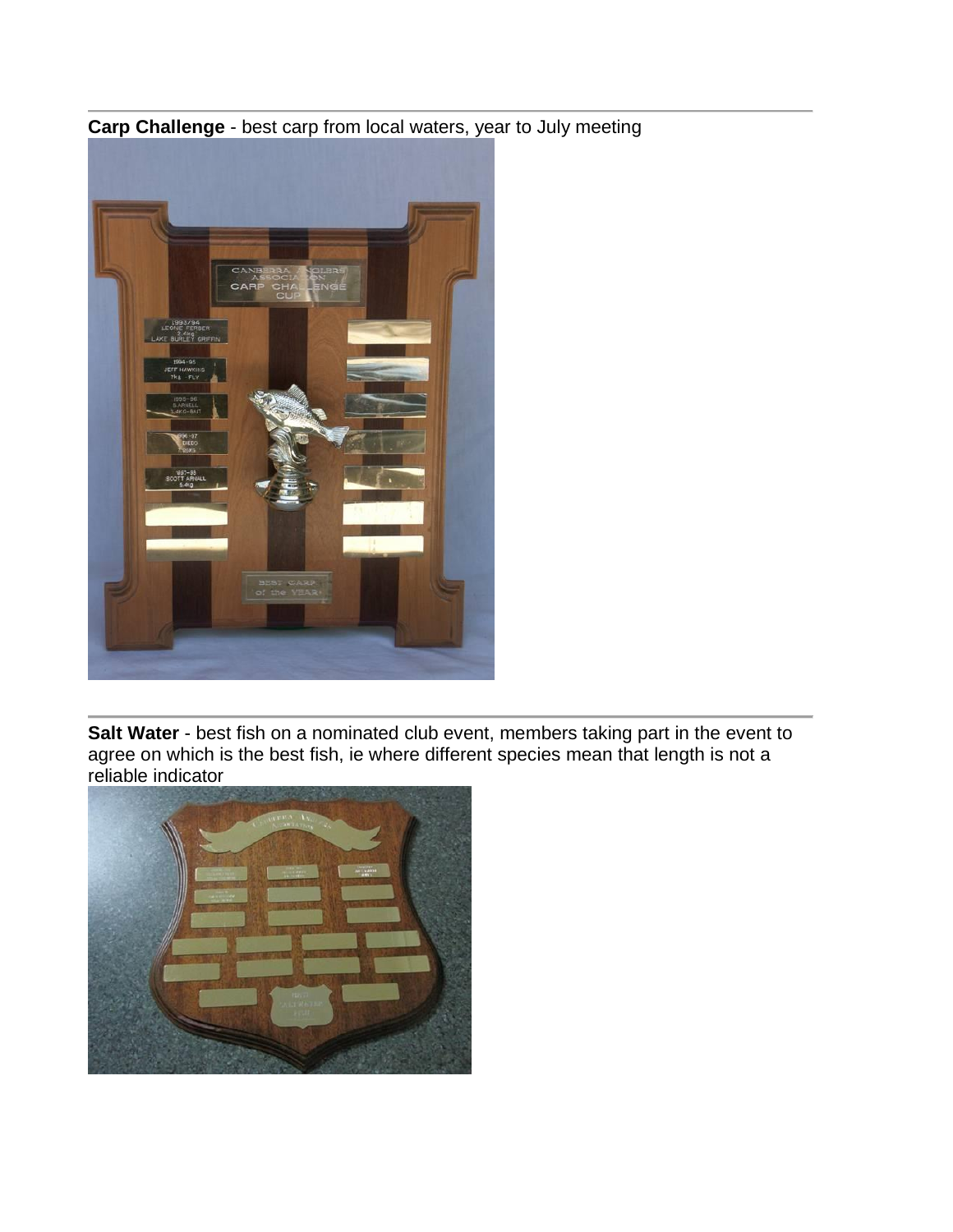# **Dr Bryan Pratt Murray Cod** – best Murray Cod for the season



**Charlie Diedo Golden Perch** – best Golden Perch for the season